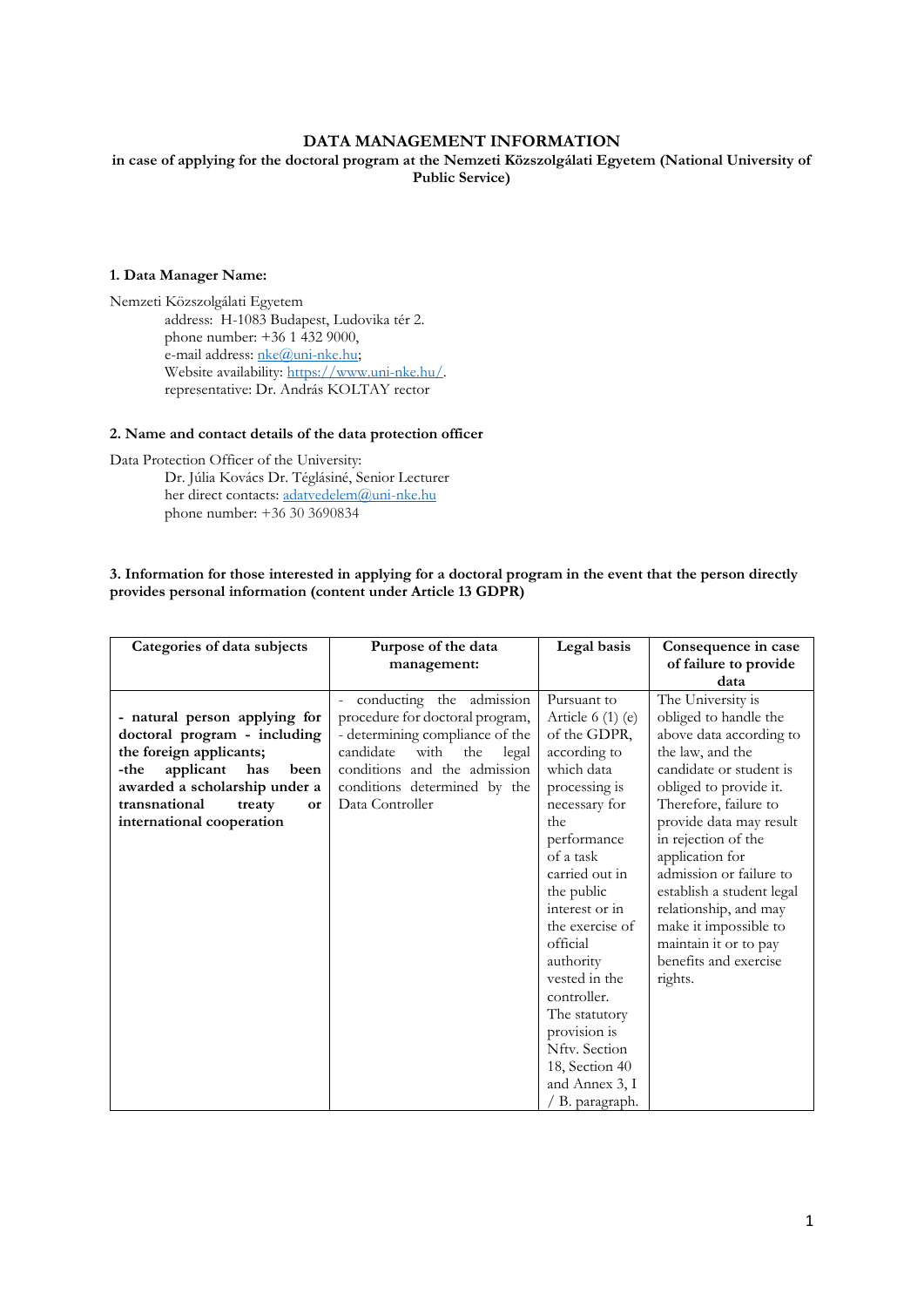**4. Data management in connection with the processing of personal data included in the annexes to be submitted when applying for doctoral training, in the event that the University indirectly discovers the personal data of the data subject (content under Article 14 of the GDPR)**

| The person<br>concerned                                                                                                                                            | Scope of managed<br>data                                     | Purpose of the data<br>management:                                                                                                                                                                                             | Legal basis                                                                                                                                                                                                                                                                                                                                                                 | Source of personal<br>information                                                                           |
|--------------------------------------------------------------------------------------------------------------------------------------------------------------------|--------------------------------------------------------------|--------------------------------------------------------------------------------------------------------------------------------------------------------------------------------------------------------------------------------|-----------------------------------------------------------------------------------------------------------------------------------------------------------------------------------------------------------------------------------------------------------------------------------------------------------------------------------------------------------------------------|-------------------------------------------------------------------------------------------------------------|
| Natural persons<br>holding a Master's<br>degree or<br>equivalent<br>university degree,<br>including a natural<br>person holding a<br>university degree<br>abroad   | name, date and<br>place of birth                             | - conducting the<br>admission procedure<br>for doctoral<br>program,<br>- determining<br>compliance of the<br>candidate with the<br>legal conditions and<br>the admission<br>conditions<br>determined by the<br>Data Controller | Pursuant to Article<br>6 (1) (e) of the<br>GDPR, according<br>to which data<br>processing is<br>necessary for the<br>performance of a<br>task carried out in<br>the public interest<br>or in the exercise<br>of official authority<br>vested in the<br>controller. The<br>statutory provision<br>is Nftv. Section 18,<br>Section 40 and<br>Annex $3, I / B$ .<br>paragraph. | Applicants for the<br>doctoral program<br>process should<br>provide it during<br>the application<br>process |
| Natural person on<br>the language<br>certificate                                                                                                                   | name, date and<br>place of birth                             | - conducting the<br>admission procedure<br>for doctoral<br>program,<br>- determining<br>compliance of the<br>candidate with the<br>legal conditions and<br>the admission<br>conditions<br>determined by the<br>Data Controller |                                                                                                                                                                                                                                                                                                                                                                             | Applicants for the<br>doctoral program<br>process should<br>provide it during<br>the application<br>process |
| in the case of<br>internal and<br>sectoral<br>applicants, the<br>employer or the<br>person in charge                                                               | name, grade,<br>position, job,<br>signature                  | - conducting the<br>admission procedure<br>for doctoral<br>program,                                                                                                                                                            |                                                                                                                                                                                                                                                                                                                                                                             | application form<br>and attached<br>annexes                                                                 |
| A natural person<br>who has been<br>awarded a<br>certificate of<br>placement in<br><b>OTDK</b> (National<br>Scientific<br>Students'<br>Associations<br>Conference) | name                                                         | - conducting the<br>admission procedure<br>for doctoral program                                                                                                                                                                |                                                                                                                                                                                                                                                                                                                                                                             | Applicants for the<br>doctoral program<br>process should<br>provide it during<br>the application<br>process |
| Natural persons<br>appearing on the<br>copy of the                                                                                                                 | name, place of<br>birth, time, name of<br>workplace, address | - conducting the<br>admission procedure                                                                                                                                                                                        |                                                                                                                                                                                                                                                                                                                                                                             | Applicants for the<br>doctoral program<br>process should                                                    |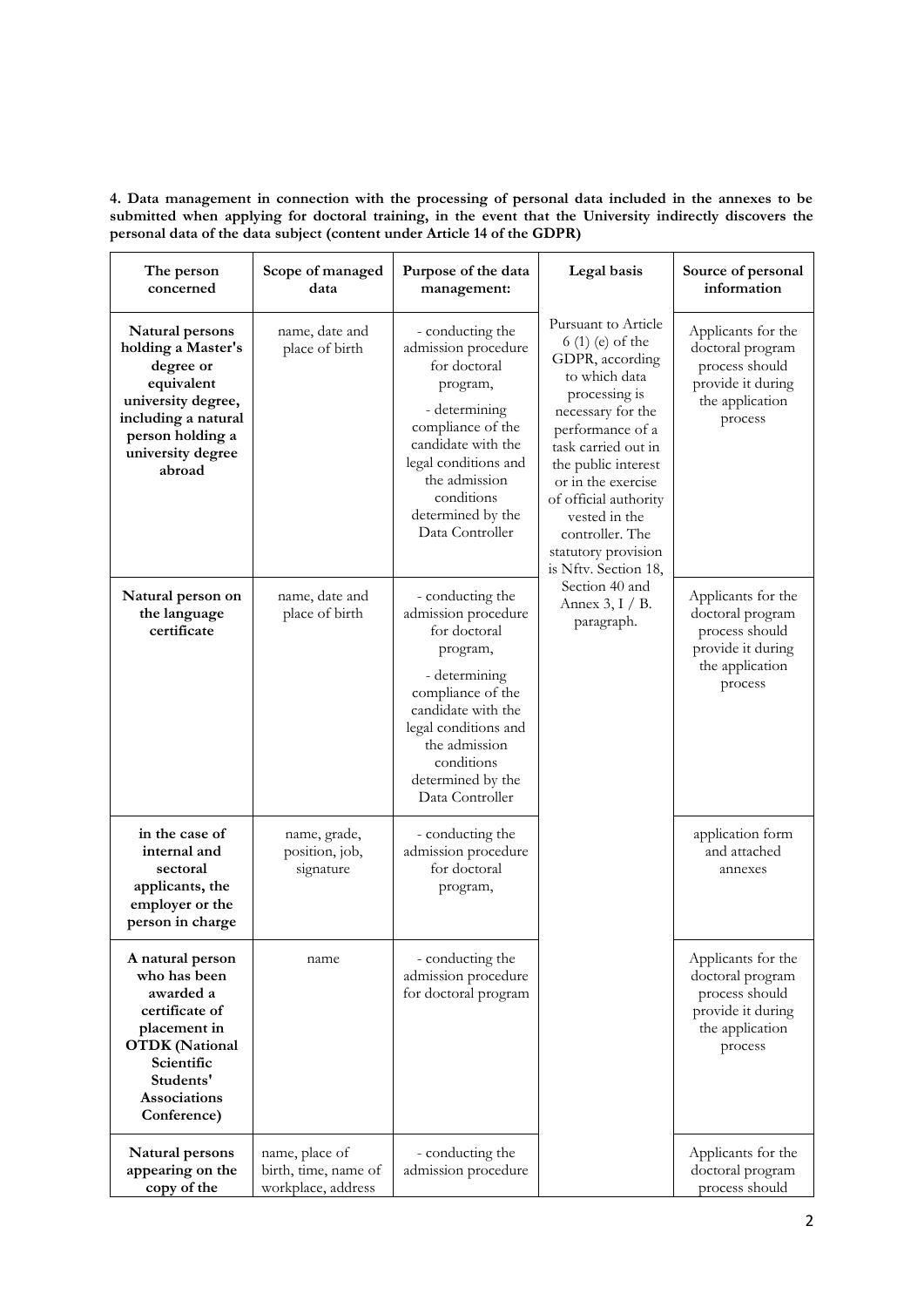| certificate of<br>criminal record                                                               | of workplace,<br>position at work<br>concerned                                                               | for doctoral<br>program,<br>- determining<br>compliance of the<br>candidate with the<br>legal conditions and<br>the admission<br>conditions<br>determined by the<br>Data Controller                                            | provide it during<br>the application<br>process                                                             |
|-------------------------------------------------------------------------------------------------|--------------------------------------------------------------------------------------------------------------|--------------------------------------------------------------------------------------------------------------------------------------------------------------------------------------------------------------------------------|-------------------------------------------------------------------------------------------------------------|
| <b>Official certificate</b><br>issued by the<br>employer to prove<br>a clean criminal<br>record | name, place of<br>birth, time, name of<br>job, address of job,<br>position and contact<br>of affected person | - conducting the<br>admission procedure<br>for doctoral<br>program,<br>- determining<br>compliance of the<br>candidate with the<br>legal conditions and<br>the admission<br>conditions<br>determined by the<br>Data Controller | Applicants for the<br>doctoral program<br>process should<br>provide it during<br>the application<br>process |
| The person on the<br>proof of payment<br>of the admission<br>fee                                | name                                                                                                         | - conducting the<br>admission procedure<br>for doctoral program                                                                                                                                                                | proof of payment<br>for the admission<br>procedure                                                          |
| a statement of the<br>full or partial<br>acceptance of the<br>procedural fee.                   | name                                                                                                         | - conducting the<br>admission procedure<br>for doctoral program                                                                                                                                                                | Proof of payment<br>of procedural fees                                                                      |

# **5. The recipients or categories of recipients of the personal data**

Pursuant to Section 4 of Chapter I / B of Annex 3 to the CCIV Act 2011 on National Higher Education (hereinafter "Nftv"), the data listed in Annex I / B of Annex 3 to the Nftv may be transmitted:

(a) the maintainer of all data for the performance of the maintainer's management duties;

b) data necessary for the court, the police, the prosecutor's office, the bailiff, the public administration to decide on the specific case;

c) all data necessary for the National Security Service to perform the tasks specified in the Nbtv;

(d) all data for the body responsible for operating the higher education information system;

e) …

f) the body responsible for recording the fulfillment of the conditions of the Hungarian state scholarship with regard to the training and the student status.

Pursuant to Article 40 (3) of Government Decree 423/2012 (XII. 29) on the procedure for admission to higher education, the institution shall inform the Office of Education by September 15 of the year of commencement of training.

Organizations, university bodies that assist / may assist in the admission process or in the organization of doctoral training, such as:

-Educational Authority - keeping records;

-rector- legality review, adjudication of any appeal;

- Worker of the Office of Scientific Affairs - receiving applications for doctoral training, formal checking of application materials, administrative support for the procedure;

-doctoral school leader, deputy directors - information on doctoral education, admission decision, opinion, ranking of applicants, elaboration of admission position;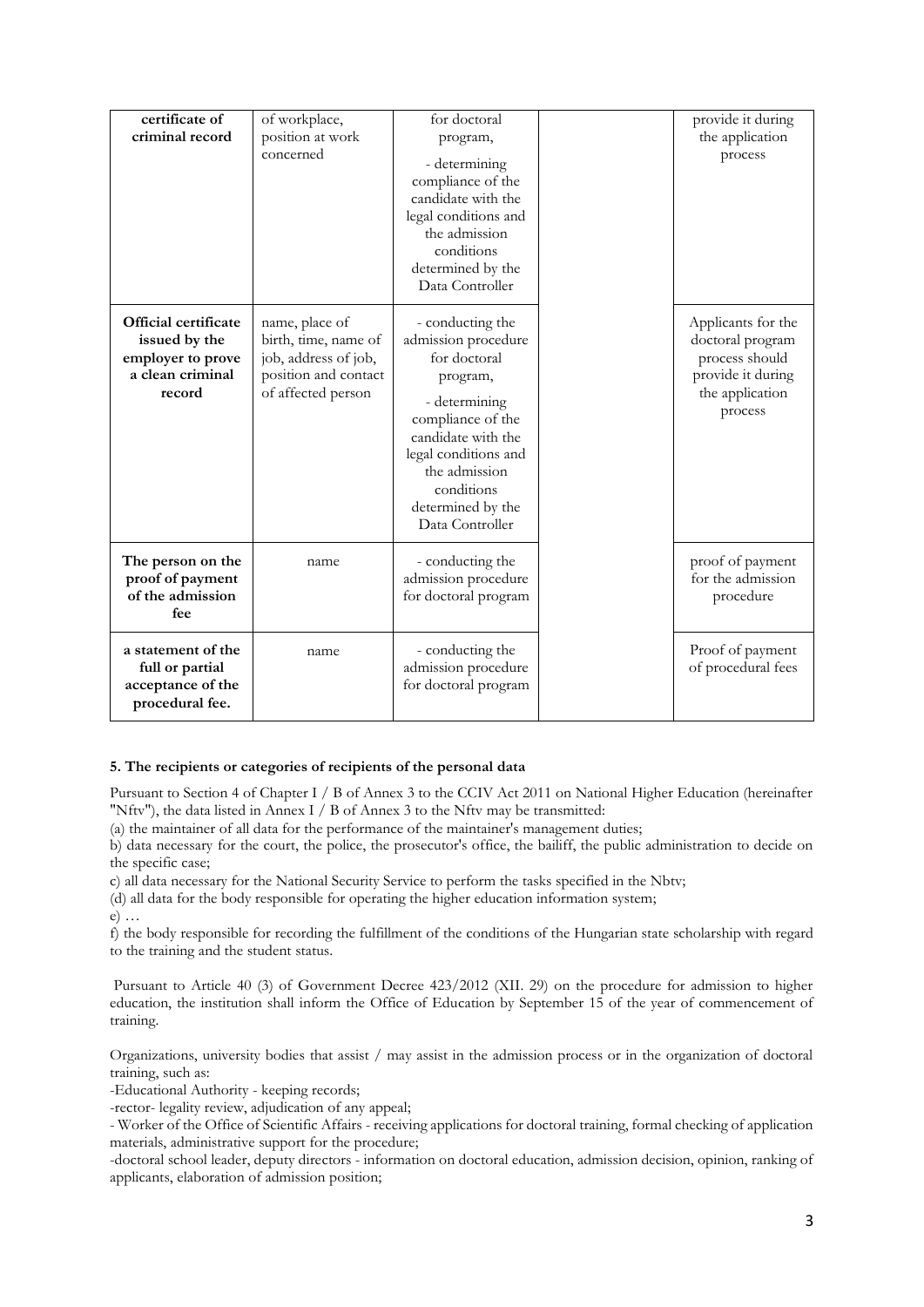- admissions committee set up by the doctoral school - evaluation of the candidate according to the criteria defined in the University Doctoral and Habilitation Regulations, formulation of the proposal

-Disciplinary Doctoral Council - decision on admission or rejection;

- Representative of doctoral students at the doctoral school - Participation in the work of the selection committee with consultation rights

-University Doctoral and Habilitation Council (EDHT) - Appeals against TDT's decisions may be filed with the President of the EDHT

-Doctoral Student Committee on Social Affairs - examining any doctoral student's social applications.

### **6. Duration of data management**

According to Chapter 3 of Chapter I / B of Annex 3 to the Nftv, the period of data management for the persons admitted and enrolled is eighty years from the date of the notice of termination of the student status.

In the case of admission data, in case of a rejected application, or if the applicant does not establish a student relationship at the University after the admission decision, for one month from the end of the enrollment period affected by the admission decision.

### **7. Data protection**

The University shall take all reasonable steps to ensure that the data it manages are not accessible to unauthorized persons. Access to data is limited and the password protection works.

The University has a policy on the protection and security of personal and public data and an Information Security Policy.

The controller shall pay particular attention to the confidentiality of the data. For this purpose, the Controller shall only store the data under its control on servers under its control.

#### **8. Automated data management (including profiling)**

No decision-making based on automated data management takes place at the University.

### **9. Transfer of data to a third country or international organization**

No data is transferred to a third country or international organization.

#### **10. Exercise rights, remedies**

The data subject may exercise his or her rights under the GDPR throughout the term of the data processing, which he or she may exercise at any time through the contact details set forth in sections 1 and 2.

The data subject may request for the following that may apply to him/her:

- access to personal data (the data subject has the right to receive feedback from the data controller as to whether and how personal data are being processed, have the right to access personal data and information specified in the GDPR) (Article 15 GDPR),
- rectification of personal data (the data subject is entitled to rectify any personal data concerning him or her without undue delay upon request. Having regard to the purpose of the processing, the data subject shall have the right to request that personal data which are incomplete be corrected, including by means of a supplementary declaration (Article 16 GDPR),
- restriction of the processing of personal data (the data subject is entitled to request that the controller restrict the processing of data if the condition of the GDPR is met) (Article 18 GDPR),
- assert the right to data portability (the data subject is entitled to receive the personal data relating to him or her which he or she has made available to a data controller in a well-defined, widely used, machinereadable format, and has the right to transfer such data to another controller without being hindered by the controller to whom the personal data have been made available to him, subject to the conditions set out in the GDPR) (Article 20 GDPR),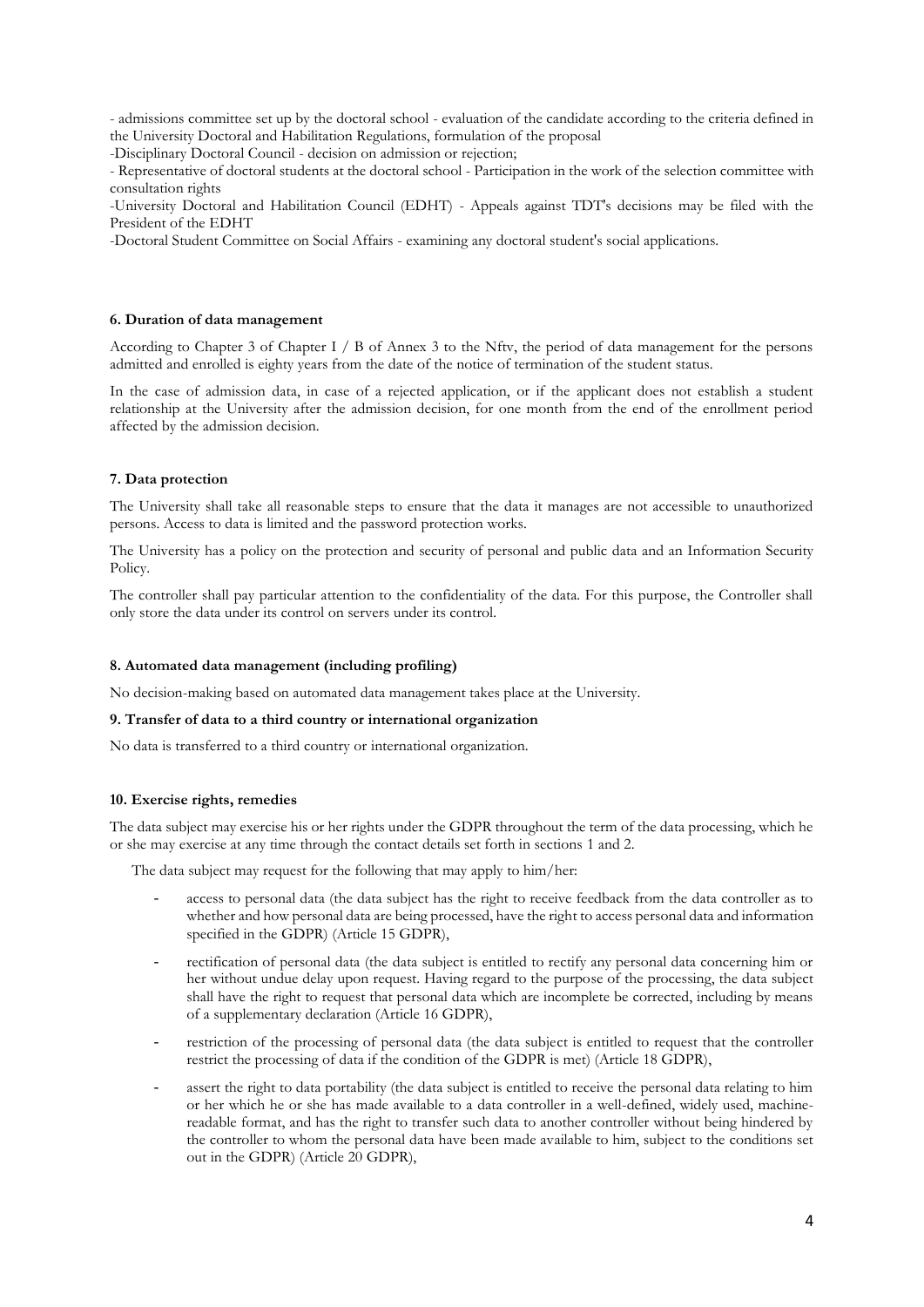- object to the processing of personal data (the data subject shall have the right at any time to object to the processing of his or her personal data based on Article 6 (1) (e) or (f), including for profiling purposes based on those provisions). In this case, the controller may not further process the personal data unless the controller proves that the processing is justified by compelling legitimate grounds overriding the interests, rights and freedoms of the data subject, or relating to the filing, enforcement or defense of legal claims; a request for opposition may not be granted in the case of data processing required by law) (Article 21 GDPR).

Pursuant to Article 17 of the GDPR, a deletion request cannot be executed in the case of data processing required by law.

The request must be submitted to the postal address of the controller or to the e-mail address adatvedelem@uninke.hu. The controller shall provide written notice within the shortest possible time, and within a maximum of 1 month (15 days in the case of a protest) (this deadline may be extended by a further 2 months due to the complexity of the request). In addition, in the event of a breach of law, you can go to court the person concerned may, if he so wishes, bring the action before the competent court in the place where he is domiciled or resident) and the National Data Protection and Freedom of Information Authority (H-1125 Budapest, Szilágyi Erzsébet fasor 22 / c. -1-391-1400, Website URL: http://naih.hu, Email Address: ugyfelszolgalat@naih.hu) can also be contacted.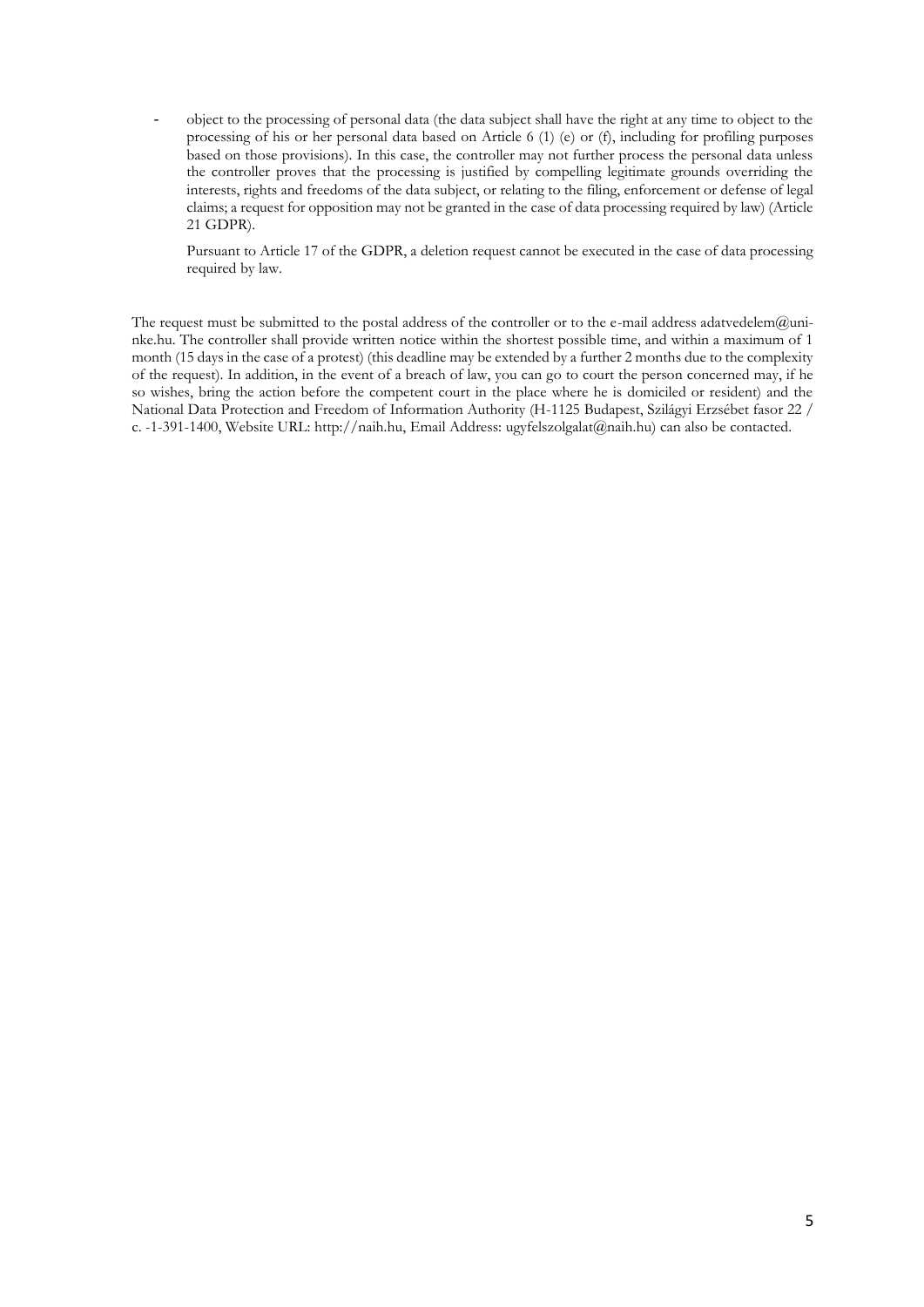# **DATA MANAGEMENT INFORMATION**

**in case of applying for a degree from the Nemzeti Közszolgálati Egyetem (National University of Public Service)**

#### **1. Data Manager Name:**

Nemzeti Közszolgálati Egyetem address: H-1083 Budapest, Ludovika tér 2. phone number: +36 1 432 9000, e-mail cím: [nke@uni-nke.hu;](mailto:nke@uni-nke.hu)  Website availability: [https://www.uni-nke.hu/.](https://www.uni-nke.hu/)  representative: Dr. András KOLTAY rector

#### **2. Name and contact details of the data protection officer**

Data Protection Officer of the University: Dr. Júlia Kovács Dr. Téglásiné, Senior Lecturer her direct contacts: [adatvedelem@uni-nke.hu](mailto:adatvedelem@uni-nke.hu) phone number: +36 30 3690834

# **3. Information for those interested in applying for a degree, in the event that the person directly provides personal information (content under Article 13 GDPR)**

| Categories of data subjects     | Purpose of the data               | Legal basis       | Consequence in case       |
|---------------------------------|-----------------------------------|-------------------|---------------------------|
|                                 | management:                       |                   | of failure to provide     |
|                                 |                                   |                   | data                      |
| candidate for a doctoral degree | - establishing compliance of the  | Pursuant to       | The University is         |
|                                 | applicant<br>with<br>legal<br>the | Article $6(1)(e)$ | obliged to handle the     |
|                                 | conditions<br>with<br>and<br>the  | of the GDPR,      | above data according to   |
|                                 | conditions determined by the      | according to      | the law, the student is   |
|                                 | Data Controller;                  | which data        | obliged to provide it.    |
|                                 |                                   | processing is     | Therefore, failure to     |
|                                 | - award of doctoral degree;       | necessary for     | provide data may result   |
|                                 | the<br>doctoral<br>access<br>to   | the               | in failure to establish a |
|                                 | dissertation.                     | performance       | doctoral candidate, and   |
|                                 |                                   | of a task         | may make it impossible    |
|                                 |                                   | carried out in    | to maintain it or to pay  |
|                                 |                                   | the public        | benefits and exercise     |
|                                 |                                   | interest or in    | rights.                   |
|                                 |                                   | the exercise of   |                           |
|                                 |                                   | official          |                           |
|                                 |                                   | authority         |                           |
|                                 |                                   | vested in the     |                           |
|                                 |                                   | controller. The   |                           |
|                                 |                                   | statutory         |                           |
|                                 |                                   | provisions are    |                           |
|                                 |                                   | those             |                           |
|                                 |                                   | contained in      |                           |
|                                 |                                   | Sections 18, 40   |                           |
|                                 |                                   | and Annex 3, I    |                           |
|                                 |                                   | $/$ B of the      |                           |
|                                 |                                   | Nftv.             |                           |

**4. Data Management in relation to the processing of personal data contained in annexes to be submitted when applying for a degree, in the event that the University indirectly discovers the personal data of the data subject (content under Article 14 GDPR)**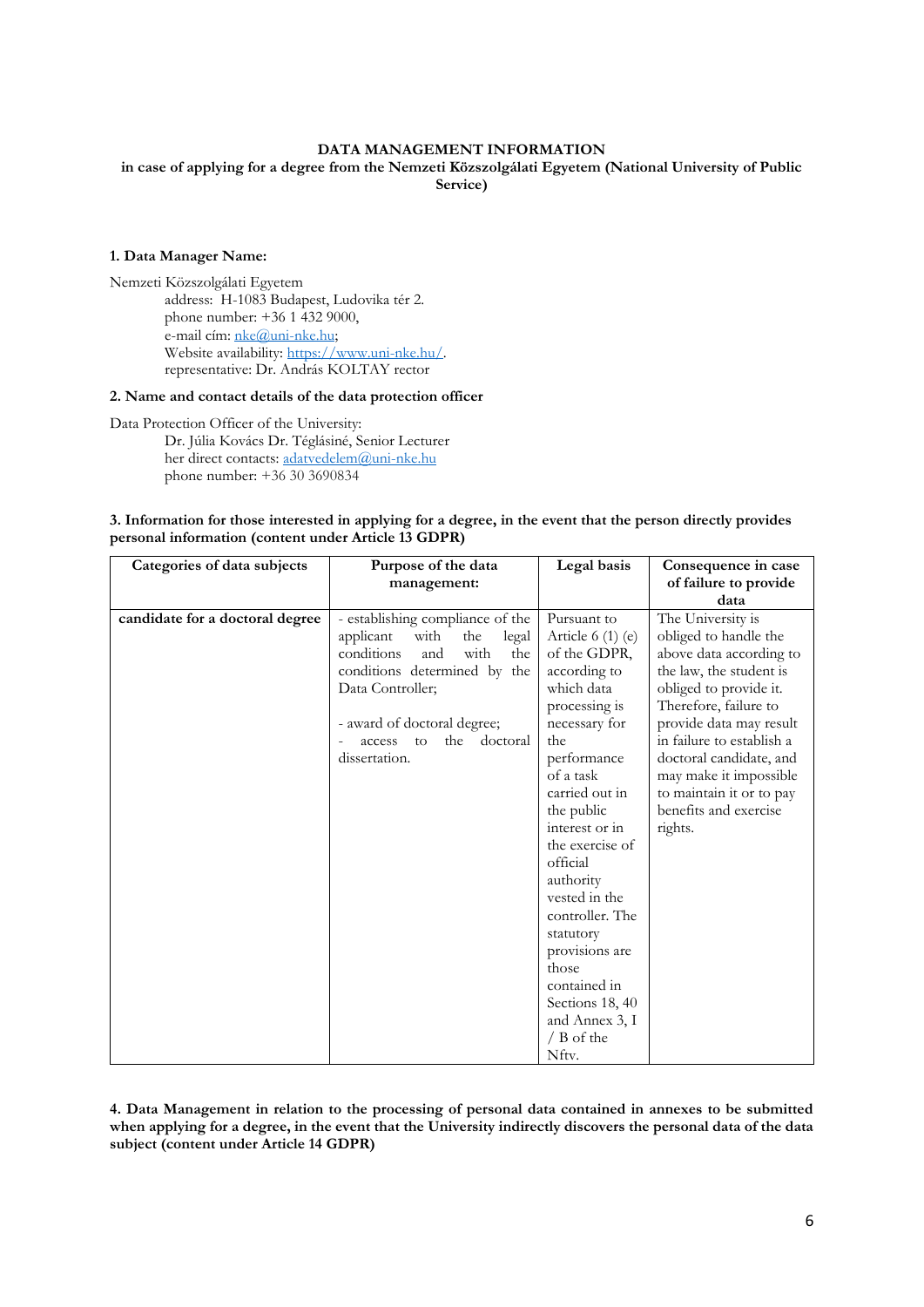| The person<br>concerned                                                                                                                                         | Scope of managed<br>data                                                                                                                                                          | Purpose of the data<br>management:                                                                                                                | Legal basis                                                                                                                                                                                                                                                                                                                                                                 | Source of personal<br>information                                                                                              |
|-----------------------------------------------------------------------------------------------------------------------------------------------------------------|-----------------------------------------------------------------------------------------------------------------------------------------------------------------------------------|---------------------------------------------------------------------------------------------------------------------------------------------------|-----------------------------------------------------------------------------------------------------------------------------------------------------------------------------------------------------------------------------------------------------------------------------------------------------------------------------------------------------------------------------|--------------------------------------------------------------------------------------------------------------------------------|
| Natural persons<br>holding a<br>Master's degree or<br>equivalent<br>university degree,<br>including natural<br>persons holding a<br>university degree<br>abroad | name, title                                                                                                                                                                       | - establishing<br>compliance of the<br>applicant with the<br>legal conditions and<br>with the conditions<br>determined by the<br>Data Controller; | Pursuant to Article<br>6 (1) (e) of the<br>GDPR, according<br>to which data<br>processing is<br>necessary for the<br>performance of a<br>task carried out in<br>the public interest<br>or in the exercise<br>of official authority<br>vested in the<br>controller. The<br>statutory provision<br>is Nftv. Section 18,<br>Section 40 and<br>Annex $3, I / B$ .<br>paragraph. | Applicants for the<br>degree process<br>must provide it<br>during the<br>application process.                                  |
| Natural person<br>who has<br>completed<br>Absolutorium                                                                                                          | name, place and<br>date of birth,<br>mother's name,<br>neptun code, name<br>of training and<br>course, beginning /<br>end of legal<br>relationship, list of<br>completed subjects | - establishing<br>compliance of the<br>applicant with the<br>legal conditions and<br>with the conditions<br>determined by the<br>Data Controller; |                                                                                                                                                                                                                                                                                                                                                                             | Issued by the<br>competent doctoral<br>school at the<br>University and<br>attached by the<br>applicant during the<br>procedure |
| Natural person on<br>the language<br>certificate                                                                                                                | name                                                                                                                                                                              | - establishing<br>compliance of the<br>applicant with the<br>legal conditions and<br>with the conditions<br>determined by the<br>Data Controller; |                                                                                                                                                                                                                                                                                                                                                                             | Applicants for the<br>degree process<br>must provide it<br>during the<br>application process.                                  |
| Natural person<br>appearing on the<br>copy of the<br>certificate of a<br>clean criminal<br>record                                                               | name, job title,<br>address of the<br>workplace,<br>occupational<br>position of the<br>person concerned                                                                           | - establishing<br>compliance of the<br>applicant with the<br>legal conditions and<br>with the conditions<br>determined by the<br>Data Controller; |                                                                                                                                                                                                                                                                                                                                                                             | Applicants for the<br>degree process<br>must provide it<br>during the<br>application process.                                  |
| A person who is<br>certified on an<br>official certificate<br>issued by the<br>employer proves a<br>clean criminal<br>record                                    | name, job title,<br>address of the<br>workplace,<br>occupational<br>position and<br>contact details of<br>the person<br>concerned                                                 | - establishing<br>compliance of the<br>applicant with the<br>legal conditions and<br>with the conditions<br>determined by the<br>Data Controller; |                                                                                                                                                                                                                                                                                                                                                                             | Applicants for the<br>degree process<br>must provide it<br>during the<br>application process.                                  |
| The person on the<br>proof of payment<br>of the degree fee                                                                                                      | name                                                                                                                                                                              | - conducting the<br>graduation process                                                                                                            |                                                                                                                                                                                                                                                                                                                                                                             | Proof of payment<br>of procedural fees                                                                                         |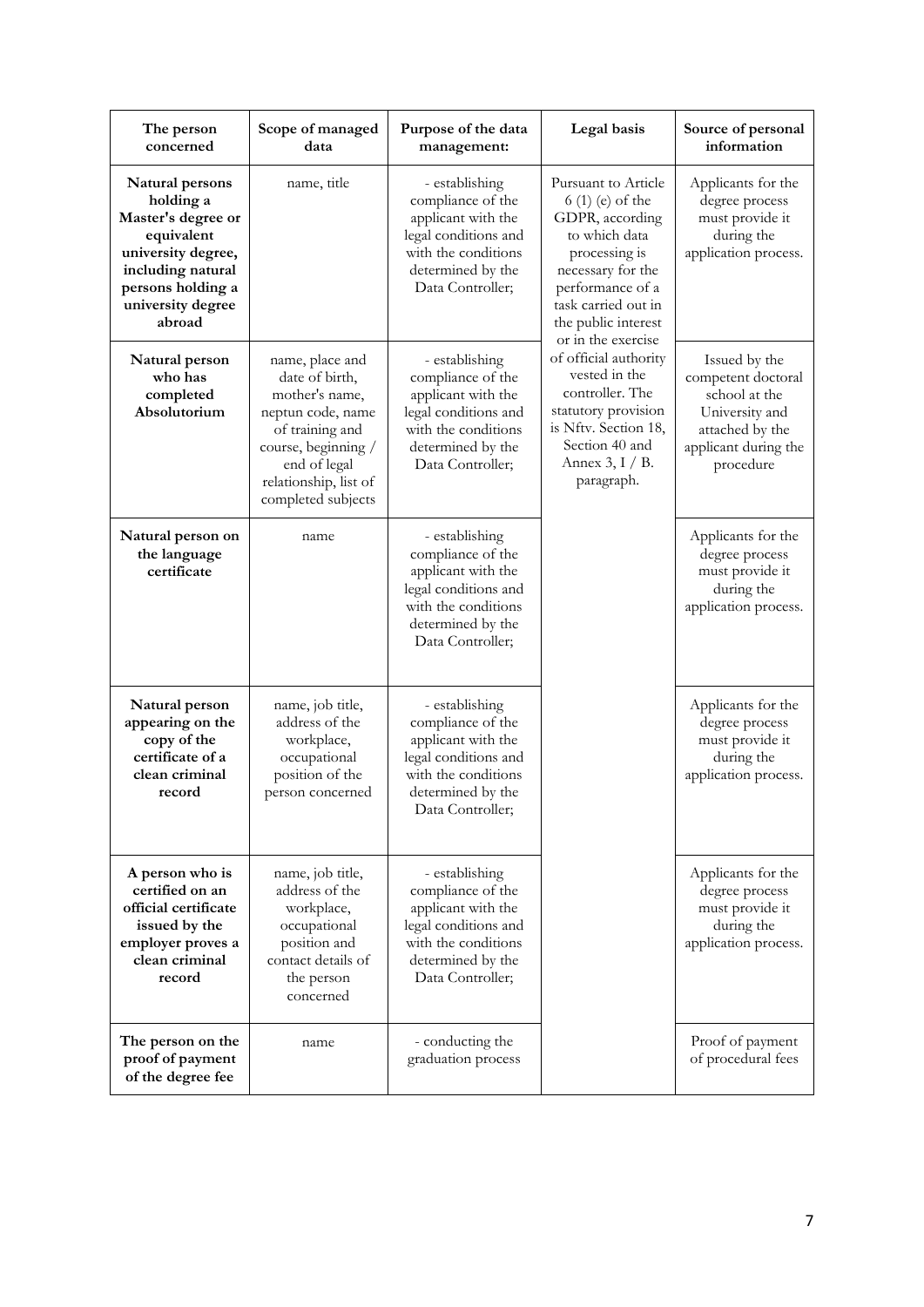### **5. The recipients or categories of recipients of the personal data**

With regard to the management of student data, the organizational units, university bodies which assist or may assist in the conduct of the procedure:

-rector- legality review, adjudication of any appeal;

- Worker of the Office of Scientific Affairs -receiving applications for graduation, formal examination of application materials, supporting the work of the Doctoral and Habilitation Council of the University and the administrative support of the procedure, issuing doctoral degrees;

-doctoral school leader, deputy leader, research supervisor, workshop participants - administrative tasks, application review,

- Doctoral Council of the Discipline (TDT) - decision to accept the application and start the procedure, or to reject the application;

-official reviewer- preparation of the dissertation review;

Doctoral Review Panel appointed by TDT - conducting a public discussion of the doctoral dissertation, deciding whether to accept the dissertation, evaluating the public defense;

# **-University Doctoral and Habilitation Council - decision on awarding the doctoral degree;**

**- representative of doctoral students of the doctoral school;**

- National Doctoral Council - Maintain a record of graduation procedures and dissertations.

Section 53 / A of the CCIV of 2011 on National Higher Education (hereinafter: Nftv). (1), the dissertation - and its theses - is open to the public. Publication may be deferred until the date of publication of the patent or property application. The doctoral dissertation and its theses shall be registered and published in electronic and printed form by the higher education institution awarding the doctoral degree, by placing a cataloged copy of the doctoral dissertation and its theses on a printed and electronic medium in the central library of the higher education institution.

Pursuant to Section 53/A (2) of the Nftv, doctoral dissertations and their theses must be made available in electronic form to the Database with a generally accepted international practice (DOI) identifier.

#### **6. Duration of data management**

Annex I / B to the Nftv 3 Chapter 3 states that the duration of data management is eighty years from the date of obtaining the doctoral degree.

If you fail to meet the deadline set in the doctoral program for graduation, the duration of data management is the same as the general limitation period of 5 years.

### **7. Data protection**

The University shall take all reasonable steps to ensure that the data it manages are not accessible to unauthorized persons. Access to data is limited and the password protection works.

The University has a policy on the protection and security of personal and public data. The University also has an IT Security Policy.

The controller shall pay particular attention to the confidentiality of the data. For this purpose, the Controller shall only store the data under its control on servers under its control.

#### **8. Automated data management (including profiling)**

No decision-making based on automated data management takes place at the University.

#### **9. Transfer of data to a third country or international organization**

No data is transferred to a third country or international organization.

### **10. Exercise rights, remedies**

The data subject may exercise his or her rights under the GDPR throughout the term of the data processing, which he or she may exercise at any time through the contact details set forth in sections 1 and 2.

The data subject may request for the following, that may apply to him/her: